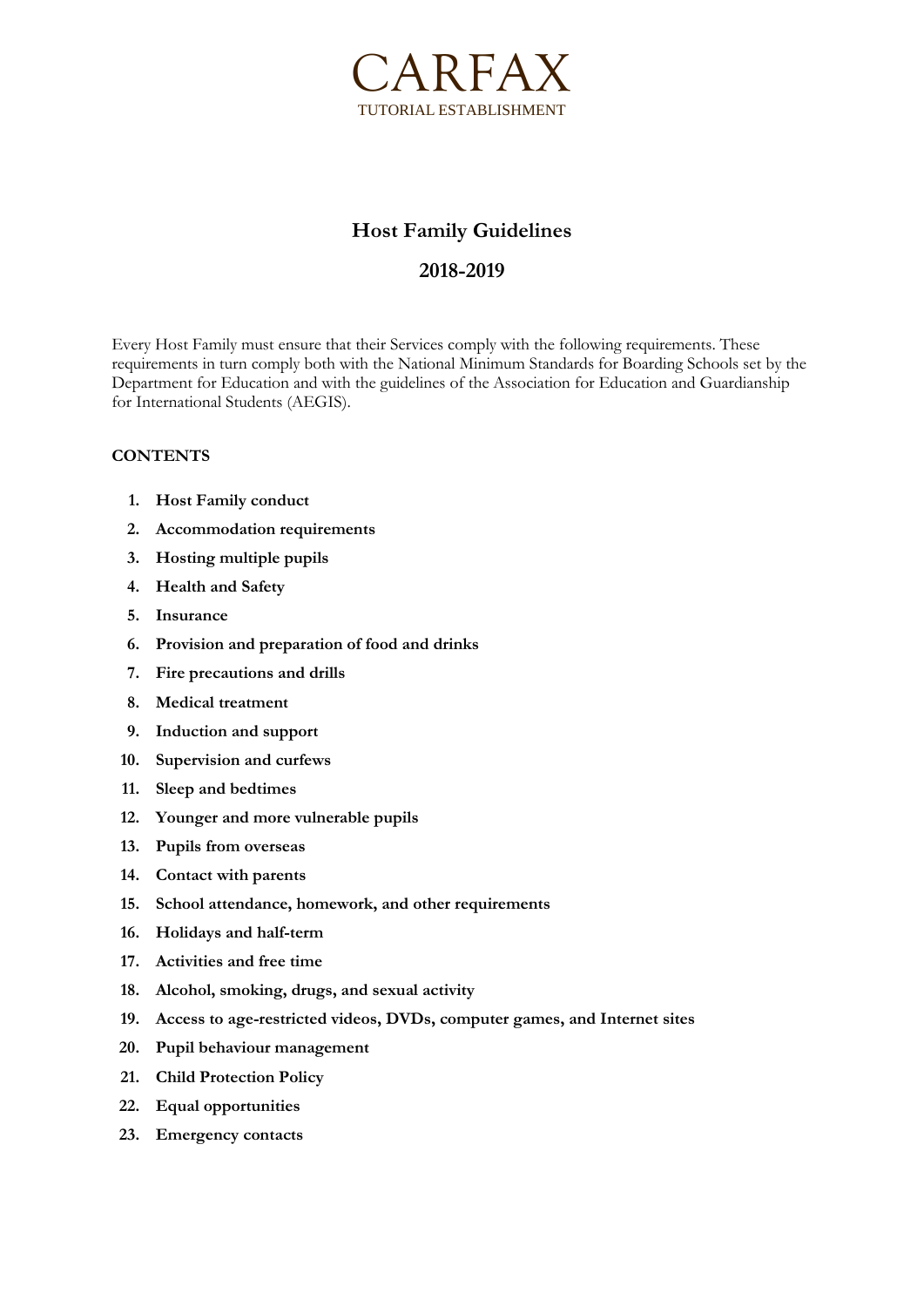#### **1. Host Family conduct:**

• The Host Family should at all times act as a positive role model, behave respectfully towards the Pupil and towards the College, and make sure that the Pupil is treated as a reasonable adult would treat his own children.

#### **2. Accommodation requirements:**

- Accommodation provided to Pupils must comply with any requirements set out in law.
- Accommodation must be appropriately lit, heated and ventilated, cleaned and maintained, and reasonable adjustments must be made to provide adequate accessible accommodation for any boarders with restricted mobility.
- Accommodation must be suitably furnished and of sufficient size for the needs and ages of Pupils accommodated, with appropriate protection and separation between genders and age groups.
- Toilet and washing facilities must be easily accessible to Pupils and must provide appropriate privacy.
- Each Pupil should have his own room unless alternative arrangements are agreed in writing with the College.
- A room is to contain the following, for the sole use of the individual Pupil: a single or double bed and mattress, a pillow, a duvet, a study desk of a reasonable size, a chair, a study lamp, and a wardrobe. (Please note that sofa beds, divans, and open clothes-rails are not acceptable.) There must be sufficient space in the room for the pupil to be able to make use of all these items comfortably. All furniture provided should be intact, presentable, clean, and suitable for the purpose of hosting children. All bedding should be clean and sufficiently warm. Suitable facilities for both organized and private studies are available to Pupils.
- There must be at least a part of the room (of reasonable size) which the Pupil is allowed to personalize with suitable posters and personal items if he wishes.
- The Pupil's room must be reserved for the sole use of the Pupil designated to use it and be protected from access by unauthorized persons. Any visitors to the Host Family's Home must not be allowed substantial and unsupervised access to Pupils or their rooms.
- Adequate laundry provision must be made for Pupils' clothing and bedding. Host Families are expected to launder Pupils' personal items and change their bedding at least once per week, although on occasions laundry may be required more frequently.
- Reasonable protection must be provided for Pupils' personal possessions, especially for any money or valuables.
- Any use of surveillance equipment (e.g. CCTV cameras) or patrolling of Host Family premises' grounds for security purposes should not intrude unreasonably on Pupils' privacy.

#### **3. Hosting multiple pupils:**

- Host Families hosting any Pupils of the College who are under 18 years old must not host any lodger or paying guest over the age of 16 who is not also a Pupil of the College or has not been DBS checked.
- The Host Family must not host more than 3 Pupils in their Home at any one time, unless this has been discussed and agreed in writing with the College.
- Any Host Family hosting more than 3 Pupils who are under 18 years old without a specific exemption from the Local Authority is considered to be carrying on a Children's Home, must be registered by Ofsted for this purpose, and must comply with all associated regulations.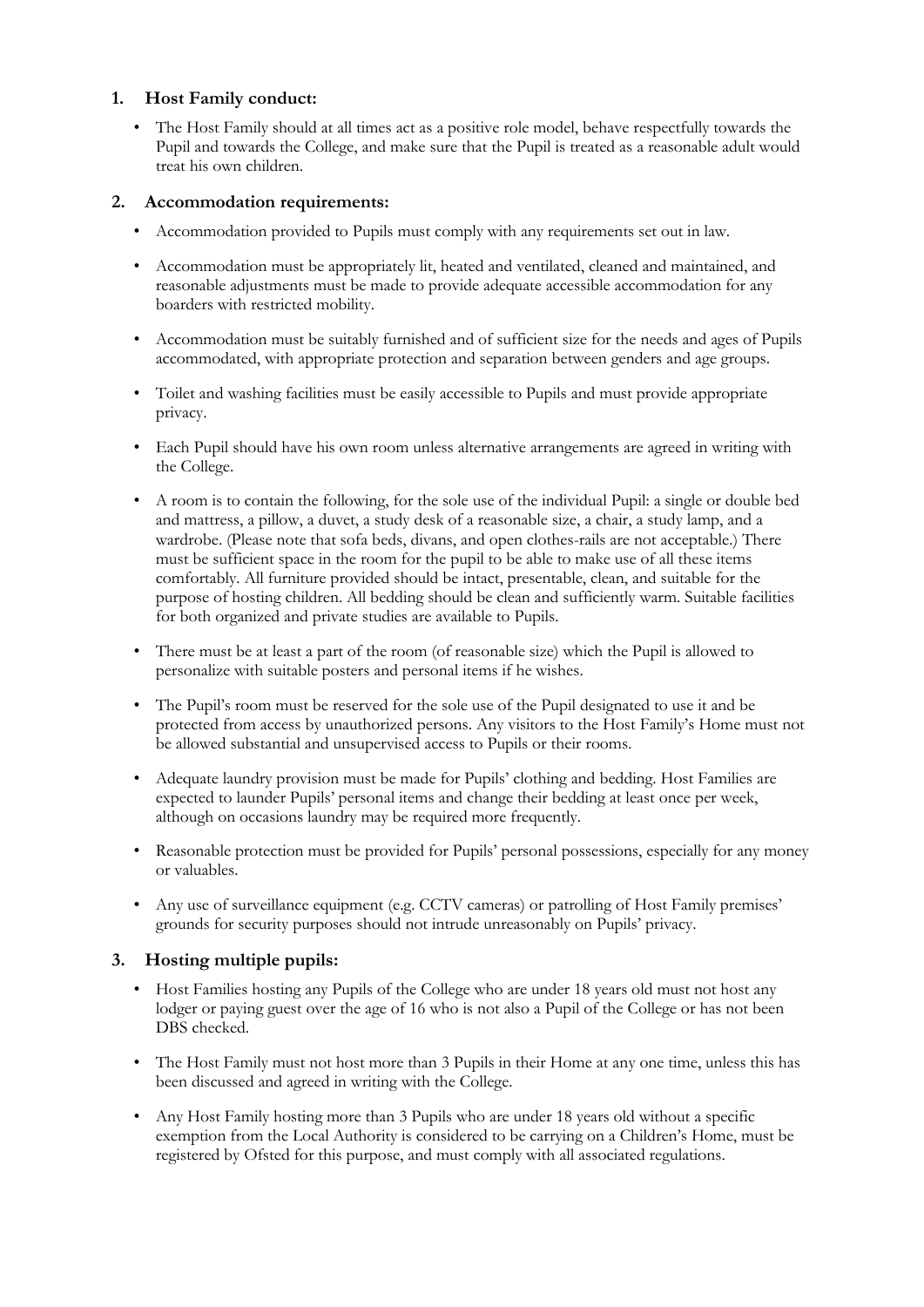### **4. Health and Safety:**

- The health, safety, and welfare of pupils must be reasonably assured in the Host Family's household or car (with seatbelts and, where appropriate, car seats used at all times).
- Pupils should be given age appropriate information on safety, including: behaviour near windows and on stairwells; potential hazards near your Home, including but not limited to rivers, beaches, canals, railway lines, stray animals; not going out alone without asking permission from the Host Family and telling them where they are going; not carrying large sums of money or displaying expensive items; never speaking to strangers, accepting lifts from them, or allowing them into your Home.
- The Host Family must consult a member of the College's staff if they are unsure of any aspect of Health and Safety that may be relevant to the Pupil.

## **5. Insurance:**

- Host Families must make sure that adequate insurance has been taken out in respect of their household, its contents, and their car(s). The College will not accept any liability for damage, theft, or loss of the Host Family's household, its contents, or any other of their possessions.
- Host Families must make sure that insurance providers are fully informed of the people, including Pupils, who are to be covered by the insurance and of the purpose for which the insurance is being taken out. For example, car insurance providers may insist on including cover for "travelling for business".
- The College will bear no responsibility if a claim is not satisfied because the Host Family failed to notify their insurance provider of important details.

#### **6. Provision and preparation of food and drinks:**

- All Pupils, including those with special dietary, medical, or religious needs should be provided with meals which are of adequate nutritional value, quality, size, and variety.
- Beyond the main meals provided for them, Pupils must have access to drinking water and to food or the means of preparing food in the Home at reasonable times. It should be made clear to Pupils which of the food and drink stored in the Home they are allowed to consume freely.
- There must be adequate facilities for the hygienic preparation, serving and consumption of food. All food must be prepared so as to avoid cross contamination from bacteria. Please make sure all members of the Host Family know about how to avoid cross contamination as follows:
- You must clean all work surfaces, chopping boards and equipment thoroughly before and after you have used them to prepare raw food. Ideally, you must use different chopping boards and knives for raw and ready to eat food.
- You and anybody else who prepares or handles food must always wash their hands thoroughly beforehand.
- All food areas and equipment must be cleaned between tasks, especially after handling raw food.
- Please keep raw ready- to-eat food apart at all times and store raw and ready to eat food in the fridge.
- Always put food that needs to be chilled in the fridge straight away, for example food with a 'use by' date, cooked dishes and other ready-to eat food such as prepared salads and desserts.
- It is extremely important to make sure food is cooked properly. This is especially important when cooking poultry, pork, rolled joints and products made from minced meat, such as burgers and sausages.
- When cooking or reheating food, always check that it is piping hot (steaming) all the way through.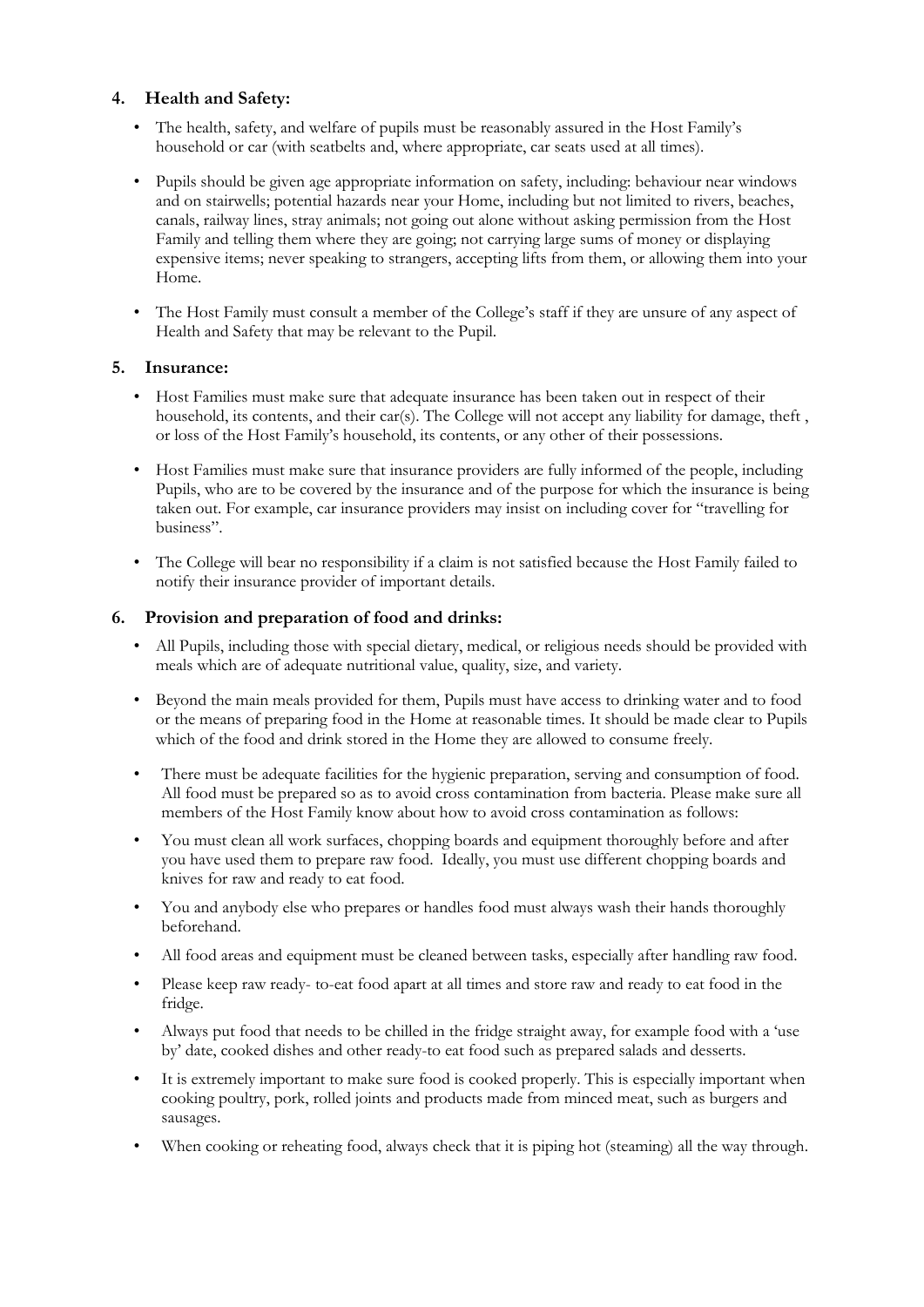#### **7. Fire precautions and drills:**

- It is essential that the Host Family's Home contain fully operating and maintained smoke and carbon monoxide alarms.
- All Pupils must be given detailed instructions on what to do in the case of a fire, and all available exits must be made known.
- For Pupils occupying rooms on the first floor of the Home and above, Host Families are required to ensure that there are suitable exits available in the event of fire and that Pupils are made aware of these. Host Families may like to consider keeping portable fire escapes in bedrooms, ready for use in case of emergency.
- Any Host Family whose property relies on gas heating (or makes use of other gas operated devices, including ovens, etc.) must ensure that all legally required checks are conducted as appropriate. Any certificates issued following inspections must be provided to the College.

## **8. Medical treatment:**

- The Host Family must monitor the general health of Pupils staying with them, and should maintain particular awareness of the health of younger pupils, noting any sickness or injury as soon as possible.
- In any cases of medical emergency, Host Families should first dial 999 and then notify the College using the emergency number provided. In less serious cases, Host Families should contact the College first, after which they may be required to help the child receive appropriate medical treatment.
- Children under the age of 16 may not be of sufficient maturity to give consent to some medical treatment, and in cases of emergency the College may give consent on their behalf if, after consultation with medical professionals, it appears to be in their best interests. You must allow those Pupils who are able to consent to medical treatment the right to give or withhold this consent. (A child is considered to be able to consent to treatment if he or she has sufficient understanding and intelligence to understand fully what is proposed.)
- The Host Family should keep a well organized, individual file for each Pupil. The Host Family should keep in the file any and all important information about the Pupil which has been provided to them. The Host Family should record in the file any important events relating to the Pupil, including any accidents or bouts of illness, together with all relevant details, and should keep a record in the file of any medication or medical treatment which has been administered to the Pupil under their supervision, including any regular prescribed medication. The Host Family must share the contents of this file with authorized College staff when called to do so.
- The Host Family must ensure that all medical information relating to Pupils is kept confidential and only shared with people other than authorized College staff if appropriate consent has been given by the Pupil or by an authorized person on the Pupil's behalf.
- The Host Family must only give medical care to Pupils which they are adequately qualified to give.
- The Host Family must ensure that Pupils have access to local medical, dental, optometric, and other specialist services as necessary.
- Prescribed medicines must only be given to the Pupil for whom they are prescribed. Pupils must only be allowed to self-medicate if they have been assessed as sufficiently responsible to do so. Where a Pupil needs to be given a regular course of prescribed medicine, the Host Family must ensure that there is a clear agreement in place with the College as to who is responsible for administering each dose, and should keep a record of this agreement, as well as all doses administered, in the Pupil's individual file.
- All medication should be kept out of reach of Pupils and no medication should be made available to Pupils without written instruction from a general practitioner or other qualified individual.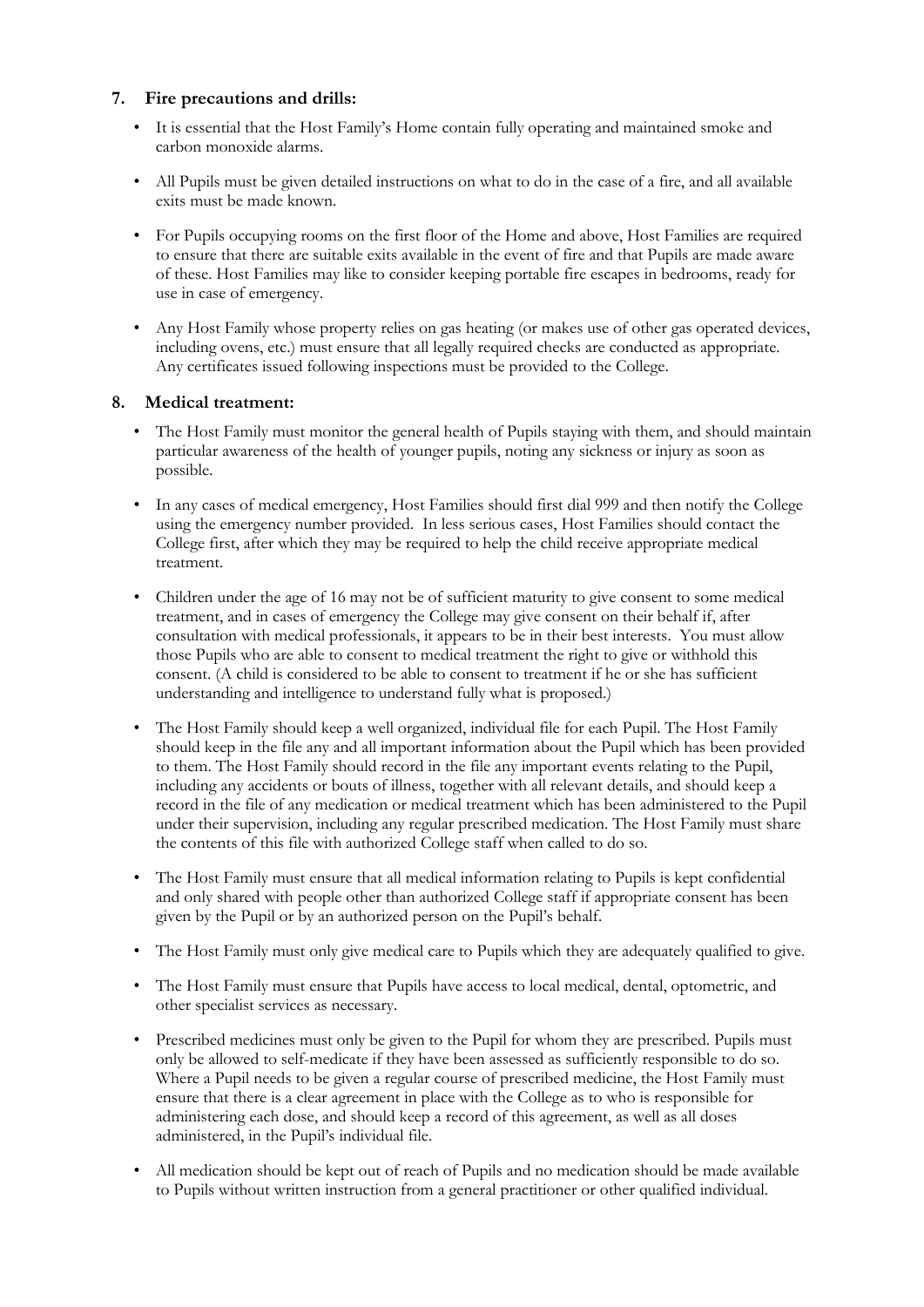• Other than in emergencies the Host Family should check with the College before arranging a medical appointment for a Pupil. GP surgery registrations and other routine medical arrangements are managed centrally by the College, unless an alternative arrangement has been explicitly confirmed to the Host Family.

#### **9. Induction and support:**

- On the arrival of a new Pupil, the Host Family must exchange telephone numbers with the Pupil and make sure that the Pupil has recorded the following telephone numbers: the main contact number for each contactable member of the Host Family, the Family's landline number, the emergency number provided by the College, and the College's office number.
- The Host Family must introduce new Pupils to other members of the family and any other Pupils staying there as soon as reasonably possible, and make sure that they feel welcome and at home.
- As soon as reasonably possible, the Host Family must show new Pupils how to use facilities in the Home, access to public transport and important local amenities
- The Host Family must inform Pupils directly and clearly of any curfew or other 'House Rules' applicable to them and must explain the consequences of breaking these rules.
- If the Host Family gives the Pupil a key to the Home, it should be made clear to the Pupil that the key must be kept responsibly and returned to the Family prior to the Pupil's departure. Pupils aged 16 or over might reasonably be expected to be given their own key to the Home.
- The Host Family must ensure that they provide appropriate support for new Pupils and are able to direct them to an appropriate member of the College's staff for personal guidance or help with a personal problem. The Pupil must know who that person is and how to contact them. Host Families must also try to provide Pupils with one or more appropriate helplines or outside contact numbers to ring in case of problems or distress.

#### **10. Supervision and curfews:**

- The Host Family must provide supervision appropriate for the age of each Pupil, as would a responsible and caring parent. Younger Pupils (those below the age of 16 and especially below the age of 14) should not be left unsupervised for long periods of time and should have earlier curfew times than older children would be expected to have.
- The Host Family must be aware of where, or in whose care, each Pupil under the age of 18 is at all times.
- Families hosting younger Pupils are expected to be at Home, or to have made suitable alternative arrangements for the care of those Pupils, whenever the Pupils return Home. Pupils under 14 years old must be Home by 8pm; 14-to-15 year olds must be Home by 9pm; and 16-to-17 year olds must be Home by 10pm. For Pupils over the age of 18, Host Families should agree a reasonable curfew with the Pupil directly or follow instructions given by the College.
- It is required that the Host Family check and confirm that each Pupil is at Home by the time specified and notifies the College promptly of any occasion when this does not happen. These guidelines may be altered in some cases in consultation with the College's staff. In such cases, revised guidelines should be confirmed in writing.
- If a Pupil has not returned Home by the designated time, or goes missing the Host Family must notify the College using the emergency number provided. Failing that, the Host Family should call the police.

#### **11. Sleep and bedtimes:**

- Quality and quantity of sleep are important to a person's general wellbeing and cognitive performance. Host Families are expected to satisfy themselves that Pupils are sleeping well, and to notify the College of any concerns over a Pupil's sleeping pattern.
- Host Families should agree clearly on an expected bedtime for each Pupil, taking into account their sleep needs and the time when they will have to wake up.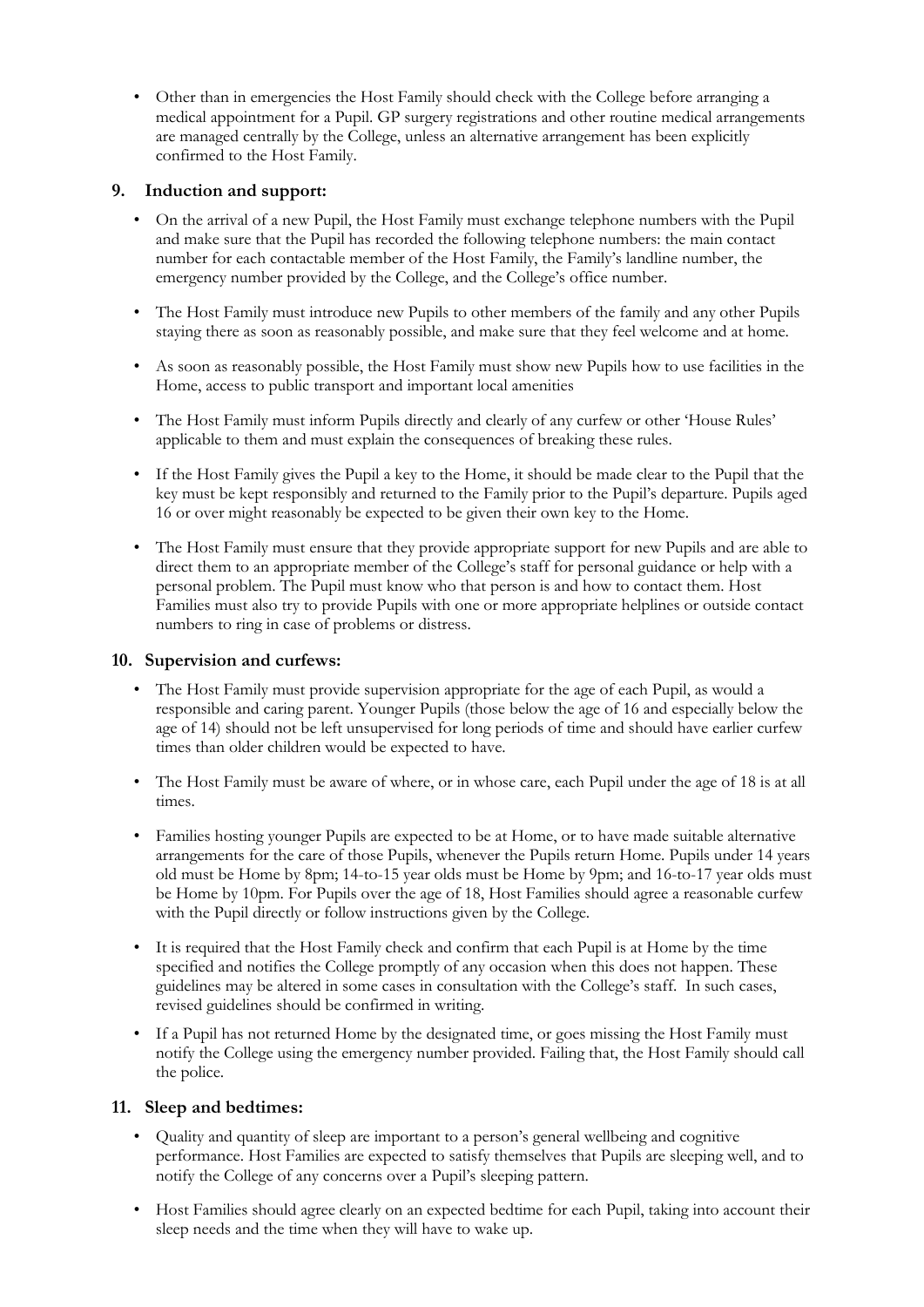- NHS guidelines suggest that children aged 11 to 13 should sleep for around 9  $\frac{1}{2}$  hours and children aged 14 to 16 for around 9 hours each night.
- The use of electronic devices (e.g. televisions, computers, mobile telephones, etc.) can distract children and prevent them from relaxing and settling down to sleep. Studies have also suggested that the artificial light from the screens of these devices can affect the body's rhythms and make it harder to get to sleep. Therefore, Host Families should seek to limit the use of such devices, especially in the hour before sleep, and should notify the College if any problems are encountered with this.

#### **12. Younger and more vulnerable pupils:**

- With younger Pupils it is important for particular efforts to be made to involve them in the life of the Host Family and to help them settle into a way of life which may differ greatly from what they are used to in many respects. Host Families may need to have closer contact with the Pupil's Guardian than would be necessary for older Pupils.
- While Host Families are unlikely to be asked to accommodate any unusually vulnerable Pupils, they should be aware that the degree of vulnerability may vary with the age of the Pupil and other circumstances (e.g. pre-existing ailments or disabilities, whether mental or physical) and should adapt their approach accordingly.

#### **13. Pupils from overseas:**

- Host Families should be sensitive to the fact that Pupils, especially those from overseas, may not be accustomed to the way of life which they will be expected to lead in Oxford.
- Basic notions of courtesy and appropriate behaviour vary from country to country, so Host Families should be tolerant within reason, while making expectations as clear as possible.
- Pupils may have particular needs associated with their cultural or religious background (for example, particular culinary requirements or religious observances); Host Families should respect and, where possible, attend to these, while encouraging Pupils to engage as far as possible with the local culture and way of life.

#### **14. Contact with parents:**

- Pupils must be able to make regular contact with their own family, in particular their parents (or other designated carers), in private. Bear in mind that younger children may want to keep in closer contact with their parents than older children.
- Most pupils will have a mobile telephone and this may be their primary means of contacting their parents. Pupils may prefer to communicate with their parents by alternative means, for example by writing letters, or via the Internet, and so should be given adequate opportunity to do so.
- Host Families should nevertheless take proportionate measures to monitor and control the use of electronic communications in order to detect abuse, bullying, or unsafe practice by Pupils.

#### **15. School attendance, homework, and other requirements:**

- Host Families must make sure that they are aware of when each Pupil is expected to be in school. This should generally be clear from the Pupil's timetable. Host Families must take all reasonable steps to make sure that Pupils attend school and any other commitments as expected.
- Host Families must make sure that Pupils put reasonable time and effort into the preparation of homework. It is recommended that Pupils in full time schooling aged 11 and over spend a minimum of 1.5 hours on homework at the end of each school day. Older pupils will usually need to spend longer, up to around 3 hours per day in the Sixth Form. On occasions the College may ask the Host Family to make special arrangements to supervise homework preparation.
- Host Families must notify the College immediately if they become aware that a Pupil has missed or is planning to miss lessons or other commitments.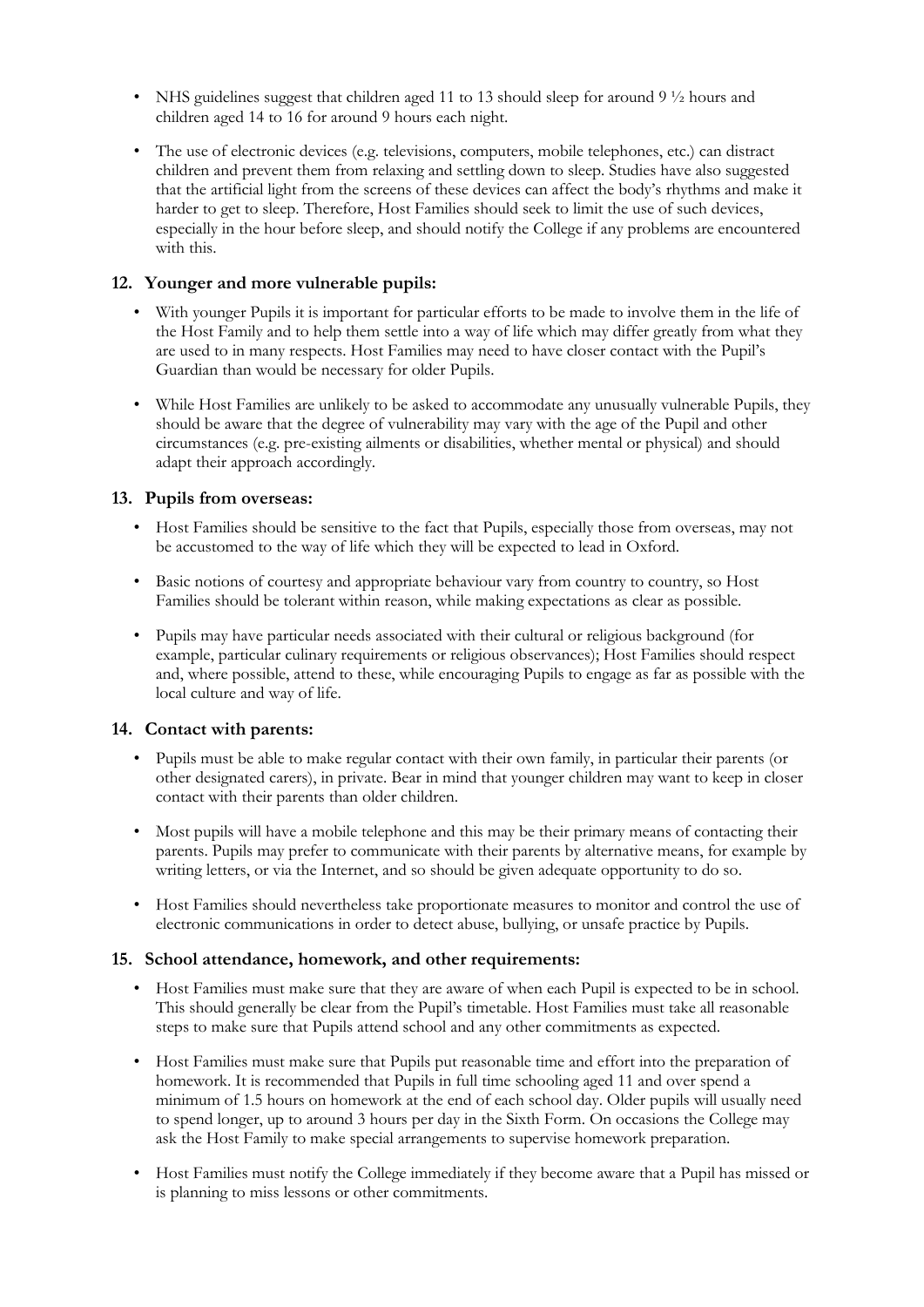• Pupils are expected to dress neatly and respectfully when attending school, and may not be allowed to remain on school premises if they are dressed provocatively or in a fashion likely to cause offence. Host Families are asked to support this requirement and ensure that Pupils do not leave the Home dressed inappropriately.

## **16. Holidays and half-term:**

- It is expected that Pupils who are studying on long-term courses (i.e. for a minimum of one term) will take a half-term break in the middle of each term, as well as Christmas, Easter, and summer holidays. (Holiday and half-term dates are usually listed on school or college websites.)
- Half-term weeks are considered to be **outside** of term time, just like the Christmas, Easter, and summer holiday periods. Pupils are not expected to pay for accommodation if they are away over these periods.
- Host Families will therefore not ordinarily receive payment for periods outside of normal term time when Pupils are not staying with them in the home.
- Pupils' parents are expected to notify the College in advance if they wish their child to stay on in their Host Family accommodation outside of term time. In turn, the College will notify Host Families as far in advance as possible about any such requests, and expects that in such cases Host Families will, wherever possible, agree to continue accommodating pupils over these additional periods.
- If a Pupil stays with a Host Family outside of term time, the Host Family will be paid the usual weekly or daily rate for these additional periods. (5 days or more per week will be paid at the weekly rate.)
- If a Host Family is informed directly by a Pupil or by parents that the Pupil wishes to stay on outside of term time, the **Host Family should notify the College of this as soon as possible** and should not assume that the arrangement has been authorized unless confirmed by the College.
- Host Families should notify the College as far in advance as possible of any periods outside of term time when they will be unable to host pupils.
- Pupils will expect to be able to leave their belongings safely and securely at the Host Family's home over periods when they are away (e.g. over half-term and holidays). Host Families should notify **both the Pupil and the College**, as far in advance as possible, if it will not be possible for a Pupil's belongings to be left in the Pupil's room over any of these periods (e.g. if the room will be needed for some other purpose).

#### **17. Activities and free time:**

- Pupils must have access to a range and choice of safe recreational areas both indoors and outdoors. These may include, for example, shared areas of the Home and the garden. Any access to nearby public facilities, such as playgrounds, should be appropriately assessed and monitored by the Host Family.
- Host Families are expected to organize and supervise activities for Pupils, and to encourage Pupils to spend time productively outside the Home. Appropriate activities may vary according to age, but some examples are as follows: a walk in the park; visiting a nearby museum, gallery, or other tourist attraction; going to the theatre or the cinema; going to a local sporting, social, or cultural event; having a barbeque; preparing a meal with food from different countries. Activities need not be expensive or extravagant, but should provide the appropriate measure of edification and entertainment, while helping the Pupil to feel part of the Family.
- It is expected that the Host Family give each Pupil the opportunity to join in at least one appropriate activity per week.
- Pupils should be encouraged to spend time with other young people of a similar age.
- If English is not the Pupil's first language, he should be encouraged to use English as much as possible in his free time rather than seeking to fraternize with others who share the same native language.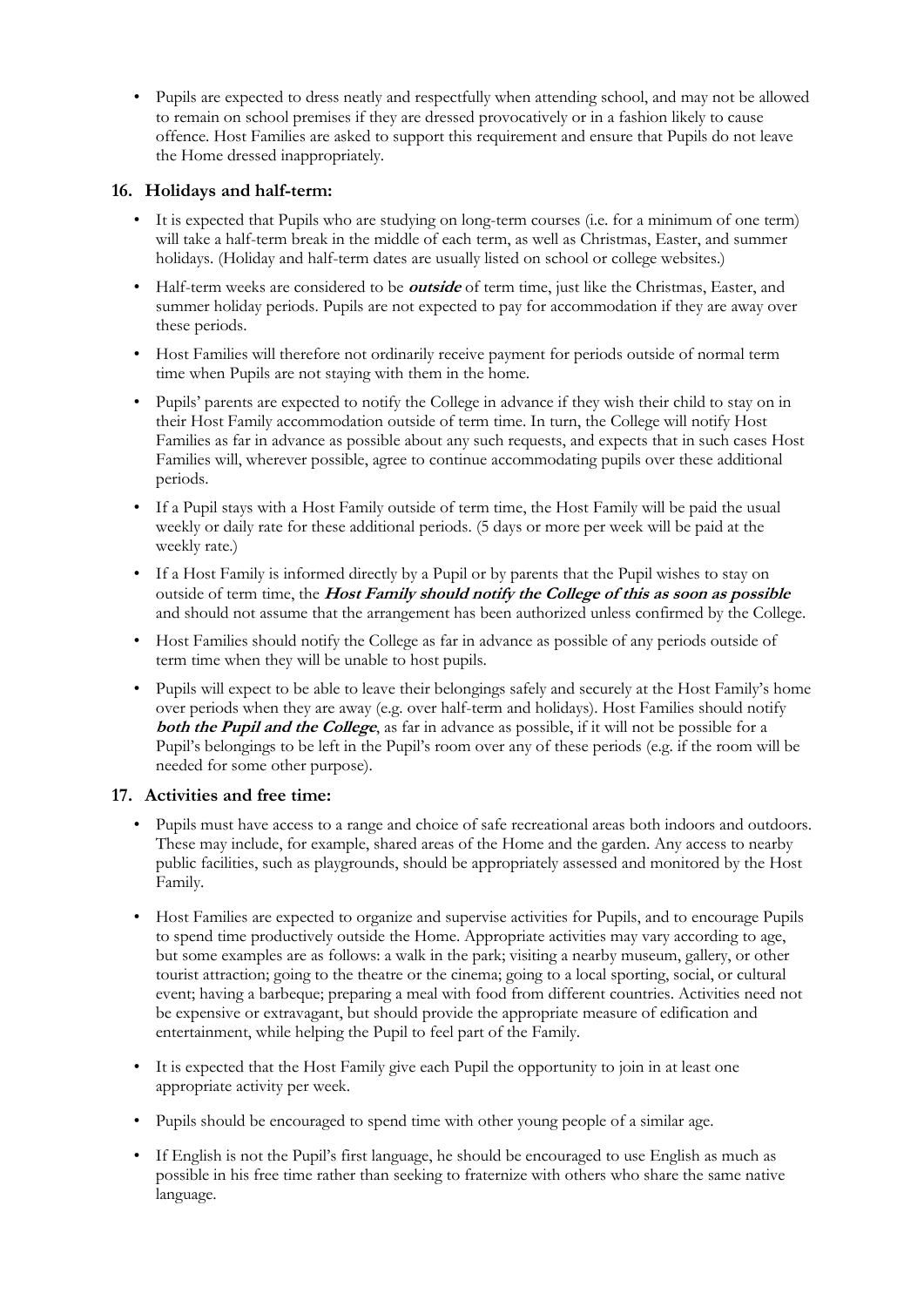- Host Families should make clear to Pupils any rules on bringing friends into the Home. It would be normal to expect Pupils to ask permission from the Host Family before hosting any significant gatherings.
- Under no circumstances should any of the Pupil's friends or acquaintances not being hosted by the Family be allowed to stay in the Home overnight without specific prior permission. The Host Family should check with the College first if there is any doubt over the appropriateness of such an arrangement.

#### **18. Alcohol, smoking, drugs, and sexual activity:**

- There must be no smoking within the Home.
- It must be strictly forbidden for Pupils under the age of 18 to smoke in general.
- Host Families must make Pupils aware that buying alcohol or tobacco products when under the age of 18, or buying them for someone else who is under the age of 18, is illegal in the U.K.
- The consumption of alcohol must only be allowed under supervision and in doses appropriate to the age of Pupil: under 14 – strictly none; Pupils aged 14 to 18 may, for example, be given a small glass of beer or wine on special occasions such as a birthday celebration; Pupils over the age of 18 may be allowed to consume alcohol responsibly in a social context with the permission of the Host Family. The College may sometimes issue specific guidance in relation to a particular Pupil on the request of parents, and Host Families should follow this strictly.
- The use of any type of illegal drug, "legal high", or other harmful substance must be strictly forbidden.
- It is not permitted for Pupils of any age to engage in sexual activity in the Home of the Host Family. Any concerns about sexualized behaviour (including, for example, inappropriate dress or online activity) should be reported to the College.
- Host Families should report immediately to the College if they suspect that any of these rules has been breached.

#### **19. Access to age-restricted videos, DVDs, computer games, and Internet sites:**

- Pupils should not be allowed access to videos, DVDs, computer games, or Internet sites that are unsuitable for their age. The use of such media should be appropriately supervised by Host Families.
- Host Families must take reasonable measures to restrict access to adult websites. This can usually be arranged through the Internet service provider.

#### **20. Pupil behaviour management**

- Pupils are expected to behave respectfully, and in accordance with 'House Rules' at all times.
- Good behaviour should be rewarded by praise.
- The Host Family should express clear disapproval of any bad behaviour and may apply simple sanctions such as restriction of privileges provided that they are proportionate. The Host Family must keep a record in the Pupil File of any sanctions applied, and should inform the College directly of any serious incidence of bad behaviour or persistent repetition of low-level bad behaviour. Any more drastic sanctions must be agreed in advance with the College.
- Host Families may use reasonable force to control or restrain Pupils in order to prevent them from hurting themselves or others, from damaging property, or from causing disorder. Host Families should not use more force than is needed in the circumstances, and should always try to avoid acting in a way that might cause injury, although in extreme cases it may not always be possible to avoid injuring the pupil concerned.
- Force must not be used as punishment. Any form of corporal punishment is strictly forbidden.